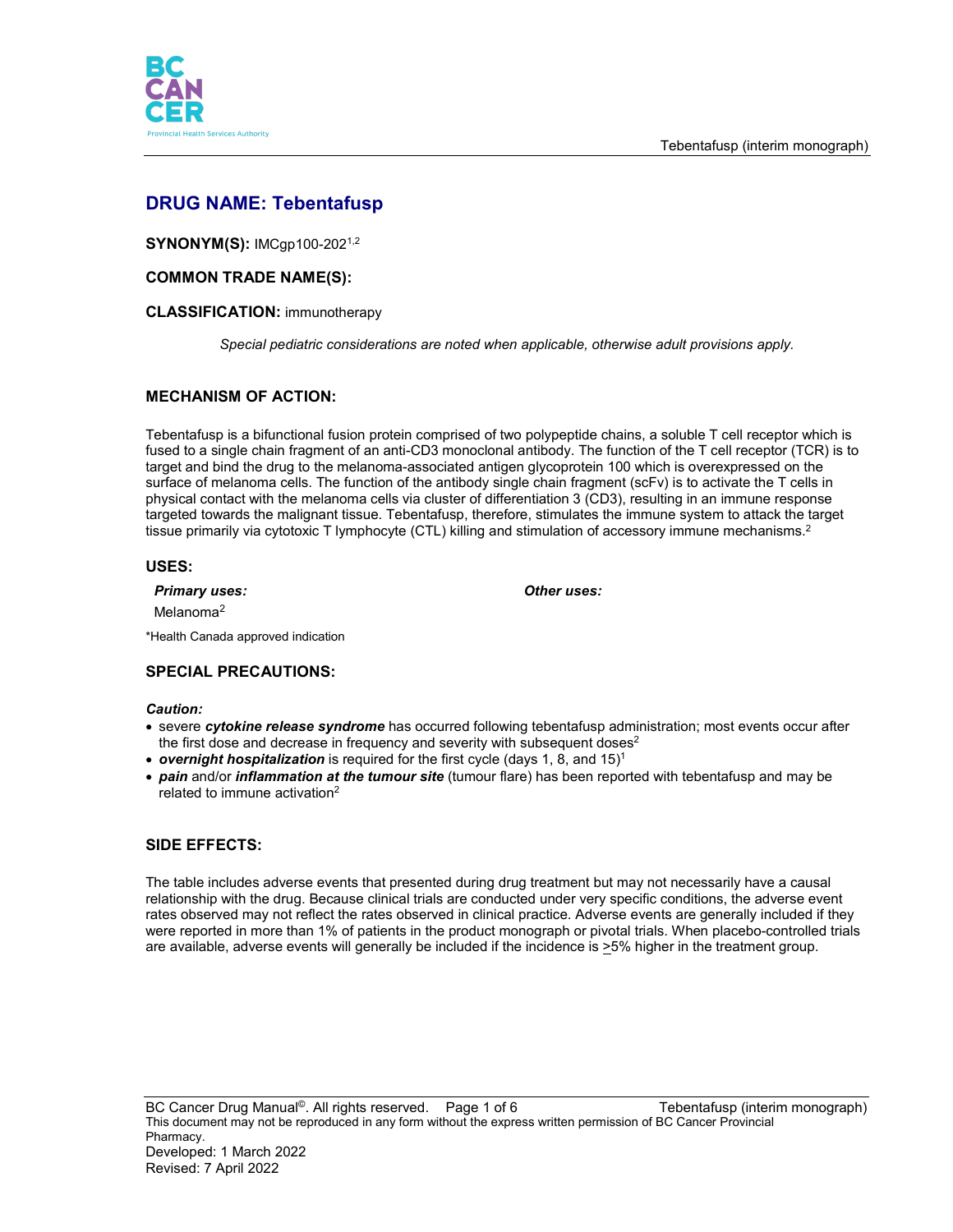

Tebentafusp (interim monograph)

| <b>ORGAN SITE</b>                                             | <b>SIDE EFFECT</b>                                                                                 |  |
|---------------------------------------------------------------|----------------------------------------------------------------------------------------------------|--|
| Clinically important side effects are in <b>bold, italics</b> |                                                                                                    |  |
| blood and lymphatic<br>system/ febrile<br>neutropenia         | anemia (12-51%, severe 1-2%)                                                                       |  |
|                                                               | Iymphopenia (20-91%, severe 13-56%)                                                                |  |
|                                                               | neutropenia (14%, severe 2%)                                                                       |  |
|                                                               | thrombocytopenia (16%)                                                                             |  |
| cardiac                                                       | atrial flutter, fibrillation (1%)                                                                  |  |
|                                                               | sinus tachycardia (1-7%)                                                                           |  |
|                                                               | tachycardia (13%)                                                                                  |  |
| eye                                                           | periorbital edema (31-49%)                                                                         |  |
| gastrointestinal                                              | emetogenic potential: low <sup>3,4</sup>                                                           |  |
|                                                               | abdominal pain, upper abdominal pain (7-45%, severe 3%)                                            |  |
|                                                               | constipation (7-20%)                                                                               |  |
|                                                               | diarrhea (11-25%, severe 1%)                                                                       |  |
|                                                               | dyspepsia (6%)                                                                                     |  |
|                                                               | nausea (23-60%, severe 2%)                                                                         |  |
|                                                               | vomiting (14-41%, severe 1%)                                                                       |  |
| general disorders and                                         | extravasation hazard: none <sup>5</sup>                                                            |  |
| administration site<br>conditions                             | chest pain, non-cardiac (8%)                                                                       |  |
|                                                               | chills (19-64%, severe 1%)                                                                         |  |
|                                                               | edema (45%)                                                                                        |  |
|                                                               | facial edema (19%)                                                                                 |  |
|                                                               | fatigue (34-64%, severe 1-6%)                                                                      |  |
|                                                               | influenza-like illness (21%)                                                                       |  |
|                                                               | peripheral edema (10-31%, severe 1%)                                                               |  |
|                                                               | pyrexia (43-81%, severe 2-5%)                                                                      |  |
| hepatobiliary                                                 | hepatotoxicity (severe 1%)                                                                         |  |
| immune system                                                 | cytokine release syndrome (1-89%, severe 1%); see paragraph following Side<br><b>Effects table</b> |  |
| infections and<br>infestations                                | conjunctivitis (7%)                                                                                |  |
|                                                               | lower respiratory tract infection (7%)                                                             |  |
|                                                               | rhinitis (7%)                                                                                      |  |
|                                                               | sepsis (5%)                                                                                        |  |
|                                                               | upper respiratory tract infection (6%)                                                             |  |
|                                                               | urinary tract infection (6%)                                                                       |  |
| injury, poisoning, and<br>procedural complications            | infusion-related reaction (1%)                                                                     |  |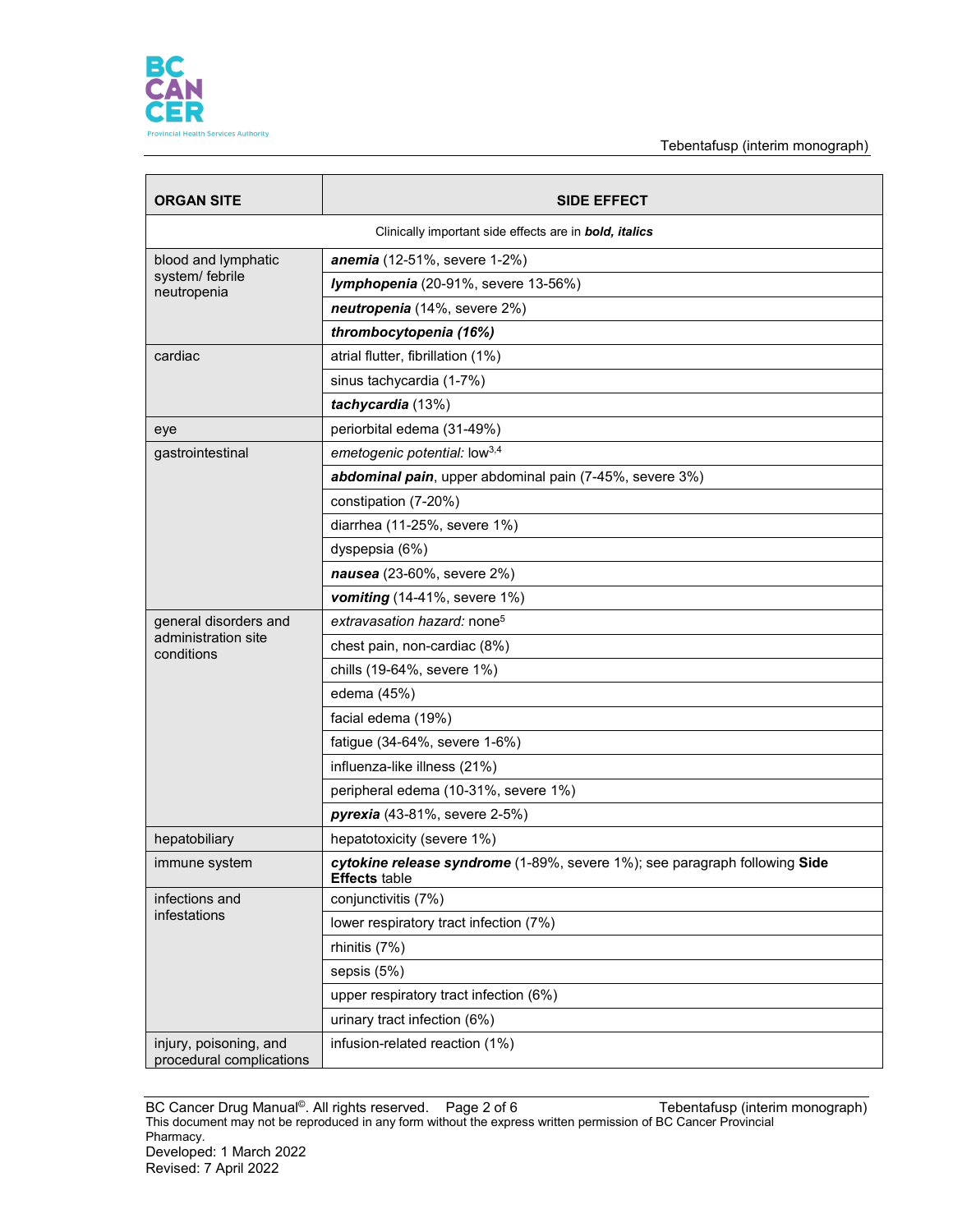

| <b>ORGAN SITE</b>                                             | <b>SIDE EFFECT</b>                                                                                     |  |
|---------------------------------------------------------------|--------------------------------------------------------------------------------------------------------|--|
| Clinically important side effects are in <b>bold, italics</b> |                                                                                                        |  |
| investigations                                                | alkaline phosphatase increase (7-34%, severe 3%); see paragraph following Side<br><b>Effects</b> table |  |
|                                                               | ALT increase (3-52%, severe 9%); see paragraph following Side Effects table                            |  |
|                                                               | amylase increase (23%, severe 4%)                                                                      |  |
|                                                               | AST increase (1-55%, severe 1-13%); see paragraph following Side Effects table                         |  |
|                                                               | creatinine increase (87%, severe <1%)                                                                  |  |
|                                                               | gamma-glutamyltransferase increase (1%)                                                                |  |
|                                                               | hyperbilirubinemia (1-27%, severe 4%); see paragraph following Side Effects table                      |  |
|                                                               | hypercalcemia (13%)                                                                                    |  |
|                                                               | hyperglycemia (66%, severe 3%)                                                                         |  |
|                                                               | hyperkalemia (29%, severe 2%)                                                                          |  |
|                                                               | hypoalbuminemia (47%, severe 2%)                                                                       |  |
|                                                               | hypocalcemia (45%, severe 2%)                                                                          |  |
|                                                               | hypoglycemia (18%, severe <1%)                                                                         |  |
|                                                               | hypokalemia (17%, severe 1%)                                                                           |  |
|                                                               | hypomagnesemia (34%)                                                                                   |  |
|                                                               | hypophosphatemia (51%, severe 11%)                                                                     |  |
|                                                               | hyponatremia (30%, severe 3%)                                                                          |  |
|                                                               | lipase increase (37%, severe 15%)                                                                      |  |
| metabolism and nutrition                                      | appetite decrease (10-13%)                                                                             |  |
|                                                               | hypoalbuminemia (10%)                                                                                  |  |
|                                                               | hypophosphatemia (10%, severe 7%)                                                                      |  |
| musculoskeletal and<br>connective tissue                      | arthralgia (12-22%, severe 1%)                                                                         |  |
|                                                               | back pain (8-19%, severe 2%)                                                                           |  |
|                                                               | extremity pain (12%)                                                                                   |  |
|                                                               | myalgia (8-14%)                                                                                        |  |
|                                                               | neck pain (6%)                                                                                         |  |
| neoplasms                                                     | neoplasms (1%)                                                                                         |  |
|                                                               | tumour hemorrhage (1%)                                                                                 |  |
|                                                               | tumour pain/flare (1%); see paragraph following Side Effects table                                     |  |
| nervous system                                                | dizziness (11%)                                                                                        |  |
|                                                               | headache (14-31%, severe 1%)                                                                           |  |
|                                                               | lethargy (6%)                                                                                          |  |
|                                                               | paresthesia (13%)                                                                                      |  |
|                                                               | spinal cord compression (1%)                                                                           |  |

BC Cancer Drug Manual<sup>©</sup>. All rights reserved. Page 3 of 6 Tebentafusp (interim monograph) This document may not be reproduced in any form without the express written permission of BC Cancer Provincial Pharmacy. Developed: 1 March 2022 Revised: 7 April 2022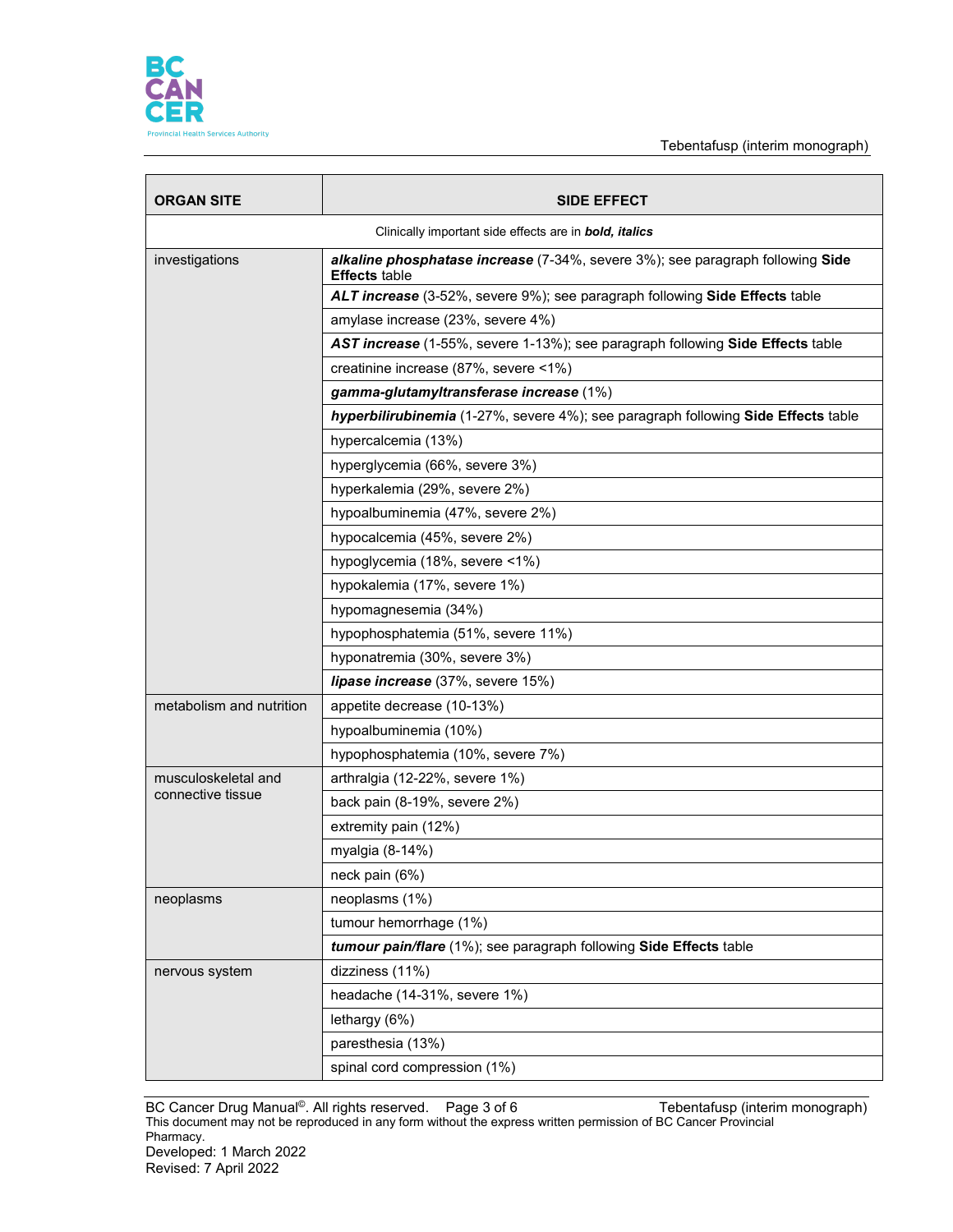

Tebentafusp (interim monograph)

| <b>ORGAN SITE</b>                                                                  | <b>SIDE EFFECT</b>                                   |  |  |
|------------------------------------------------------------------------------------|------------------------------------------------------|--|--|
| Clinically important side effects are in bold, italics                             |                                                      |  |  |
| respiratory, thoracic and<br>mediastinal                                           | acute respiratory distress syndrome (1%)             |  |  |
|                                                                                    | cough $(6%)$                                         |  |  |
|                                                                                    | dyspnea (9%, severe 3%)                              |  |  |
|                                                                                    | pleural effusion (1%)                                |  |  |
|                                                                                    | pulmonary embolism (1%)                              |  |  |
| skin and subcutaneous<br>tissue<br>(see paragraph following<br>Side Effects table) | dry skin (20-43%, severe 1%)                         |  |  |
|                                                                                    | erythema (21-24%, severe 2%))                        |  |  |
|                                                                                    | erythematous rash (17%, severe 6%)                   |  |  |
|                                                                                    | exfoliation (29%)                                    |  |  |
|                                                                                    | generalized rash (21-26%, severe 1-5%)               |  |  |
|                                                                                    | hair colour changes (10-27%)                         |  |  |
|                                                                                    | hypopigmentation (21-28%)                            |  |  |
|                                                                                    | maculopapular rash (23-35%, severe 5-11%)            |  |  |
|                                                                                    | pruritus, generalized pruritus (23-71%, severe 1-5%) |  |  |
|                                                                                    | rash, generalized rash (21-83%, severe 1-18%)        |  |  |
|                                                                                    | vitiligo (12%)                                       |  |  |
| vascular                                                                           | flushing (14%, severe 1%)                            |  |  |
|                                                                                    | hypertension (3-10%, severe 2%)                      |  |  |
|                                                                                    | hypotension (25-45%, severe 3-9%)                    |  |  |

Adapted from standard reference<sup>2,6</sup> unless specified otherwise.

Severe *cytokine release syndrome* (CRS) has been reported with tebentafusp administration. Increased body temperature has developed within 3 to 4 hours following administration, with additional observed toxicities including severe hypotension, facial and general edema, and chills. Other commonly reported mild to moderate symptoms may include headache, fatigue, nausea, and vomiting. Most CRS events occur after the first dose, with decreasing frequency and severity after subsequent doses. CRS may be managed with corticosteroids, intravenous fluids, and other symptomatic measures.2

**Skin toxicity** is among the most frequent treatment emergent adverse events with tebentafusp, possibly driven by reactivity to gp100 expressing skin melanocytes. Rash may also be associated with edema, skin induration, erythema, flushing, periorbital edema, desquamation, and dry skin. Although serious cases of skin rash have been reported with tebentafusp, rashes are generally mild to moderate in severity and abate with or without treatment. The median time to resolution of grade 3 skin toxicity is 4 days, although low grade rash can persist longer. The majority of rash symptoms reduce in severity and duration with repeat dosing, and by the fourth dose, symptoms are typically mild or absent. Pruritus may be managed with antihistamines and topical corticosteroids. Intravenous corticosteroids are indicated for severe cases of rash, particularly if the rash is associated with other symptoms such as pyrexia, chills, and hypotension.2

Acute *transaminase elevations*, including grade 3 or 4 elevations, have been observed after the first several doses of tebentafusp. Some cases of increased transaminases have involved concurrent mild to moderate elevations of bilirubin. *Hepatoxicity* has also been reported in patients with liver metastases and in the setting of cytokine release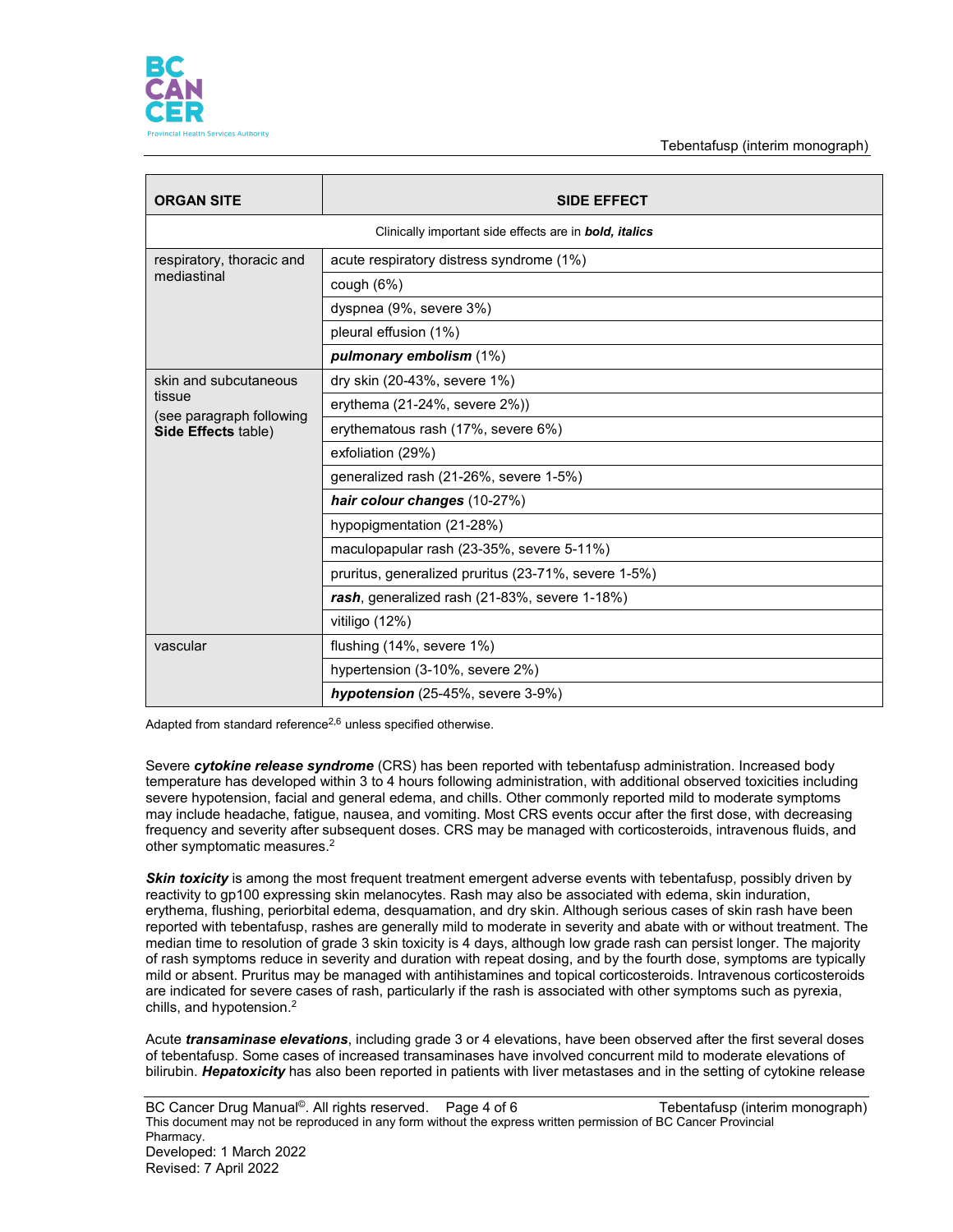

syndrome. Most cases resolve without therapy with a median time to resolution of 1 week; however, corticosteroids may be required. Patients experiencing transient hepatoxicity have been re-dosed with tebentafusp and have experienced decreased severity of their symptoms and/or a subsequent return to their baseline following additional doses. Chronic elevations in liver function tests have been associated with disease progression.<sup>2</sup>

*Tumour flare/pain* has been reported with tebentafusp and may be due to inflammation secondary to immune activation. Clinical manifestation may vary according to the anatomic location of the tumour, but reported symptoms have included dyspnea, tachypnea, pleuritic effusion, and hypoxia. Patients should be managed symptomatically as indicated. Intravenous corticosteroids may be required for symptoms which persist despite treatment. Pain should be managed as clinically appropriate.<sup>2</sup>

#### **INTERACTIONS:** none known2

## **SUPPLY AND STORAGE:**

*Injection*: Immunocore Ltd (Clinigen) supplies tebentafusp as 100 mcg ready-to-use, single use (no preservative) vials in a concentration of 200 mcg/mL. Refrigerate. Store in original packaging.<sup>6,7</sup> Do not shake.<sup>6</sup>

*For basic information on the current brand used at BC Cancer, see [Chemotherapy Preparation and Stability](http://www.bccancer.bc.ca/HPI/DrugDatabase/Appendices/default.htm#chemochart)  [Chart](http://www.bccancer.bc.ca/HPI/DrugDatabase/Appendices/default.htm#chemochart) in Appendix.*

#### **SOLUTION PREPARATION AND COMPATIBILITY:**

*For basic information on the current brand used at BC Cancer, see [Chemotherapy Preparation and Stability](http://www.bccancer.bc.ca/HPI/DrugDatabase/Appendices/default.htm#chemochart)  [Chart](http://www.bccancer.bc.ca/HPI/DrugDatabase/Appendices/default.htm#chemochart) in Appendix.*

#### *Additional information:*

- do NOT use *closed system transfer devices* (CSTDs) or filters for dose preparation due to the very low transfer volumes utilized during preparation of tebentafusp<sup>7</sup>; CSTDs may be used for administration<sup>8</sup>
- a calculated volume of commercially licensed *human albumin* product (e.g., albumin 5%) must be added to the infusion bag prior to the addition of tebentafusp; final intended concentration of human albumin should be 225- 275 mcg/m $L^{6,7}$
- once removed from the *fridge*, the prepared infusion bag containing tebentafusp should not be refrigerated again; allow time for the refrigerated solution to equilibrate to room temperature before administering $67$

*Compatibility:* consult detailed reference

#### **PARENTERAL ADMINISTRATION:**

|                                        | BC Cancer administration quideline noted in <b>bold</b> , <i>italics</i> |
|----------------------------------------|--------------------------------------------------------------------------|
| Subcutaneous                           | no information found                                                     |
| Intramuscular                          | no information found                                                     |
| Direct intravenous <sup>7</sup>        | do NOT use                                                               |
| Intermittent infusion <sup>2,6,7</sup> | over 15 to 20 min; administer using 0.2 micron inline<br>filter          |
| Continuous infusion                    | no information found                                                     |
| Intraperitoneal                        | no information found                                                     |
| Intrapleural                           | no information found                                                     |
| Intrathecal                            | no information found                                                     |
| Intra-arterial                         | no information found                                                     |
| Intravesical                           | no information found                                                     |

BC Cancer Drug Manual<sup>©</sup>. All rights reserved. Page 5 of 6 Tebentafusp (interim monograph) This document may not be reproduced in any form without the express written permission of BC Cancer Provincial Pharmacy. Developed: 1 March 2022